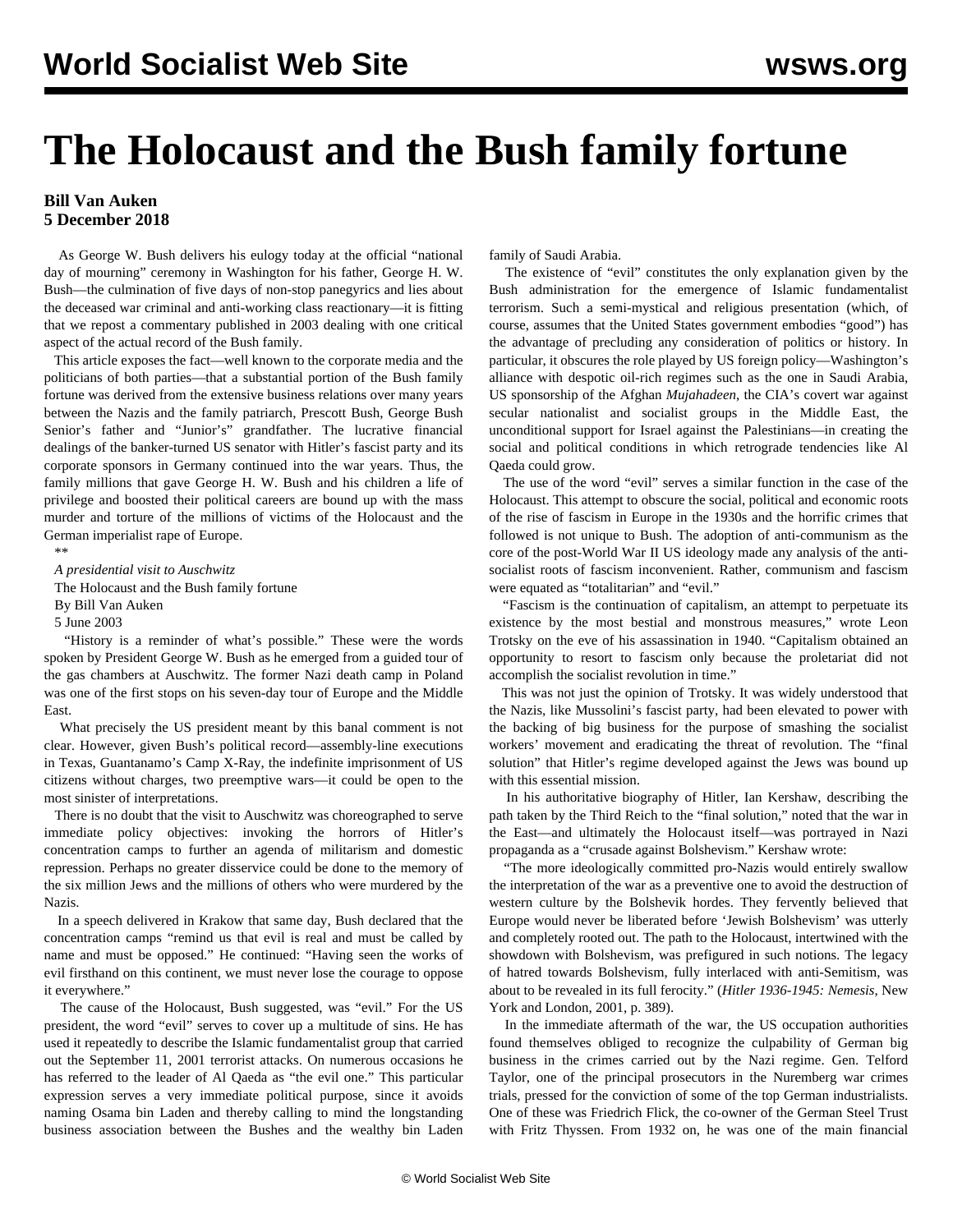contributors to the Nazis and the SS.

 Taylor declared in his summation to the court: "We are dealing with men so bent on the attainment of power and wealth that all else took second place. I do not know whether or not Flick and his associates hated the Jews; it is quite possible that he never gave the matter much thought until it became a question of practical importance, and not their inner feelings and sentiments."

 He continued: "The defendants were men of wealth; many mines and factories were their private property. They will certainly tell you that they believed in the sanctity of private property, and perhaps they will say that they supported Hitler because German communism threatened that concept. But the factories of Rombach and Riga belonged to someone else."

So, one might well add, did the oil wells of Iraq.

 The description given by General Taylor of the German ruling elite could, with little alteration, be applied to the predatory layer of multimillionaires that constitutes the principal base of the Bush administration.

 General Taylor, it should be noted, found himself out of step with the subsequent anti-communist historical revisionism until his death in 1998. He was among the earliest figures to publicly confront Senator Joseph McCarthy's witch-hunt. And he was a prominent opponent of the US war in Vietnam, arguing that the trial of Lt. William Calley for the massacre of some 500 women and children at My Lai should have been extended right up the US military chain of command.

## **Prescott Bush and the Nazis**

 In Bush's case, covering up the historical origins of fascism in Germany serves a particular, indeed personal, function. While the president's father had dealings with the bin Ladens, his grandfather made a considerable share of the family fortune through his dealings with Nazi Germany. Some have suggested that the Bushes' assets have their ultimate source, in part, in the exploitation of slave labor at Auschwitz itself.

 From the 1920s into the 1940s—after the Second World War had begun—Prescott Bush was a partner and executive in the Brown Brothers Harriman holding company on Wall Street and a director of one of its key financial components, the Union Banking Corporation (UBC).

 Together with his father-in-law George Herbert Walker—the current president's great grandfather—Prescott Bush controlled another asset of the holding company, the Hamburg-Amerika shipping line, which was utilized by the Nazi regime to transport its agents in and out of North America.

 Another subsidiary of the Harriman group, Harriman International Co., struck a deal with Hitler's regime in 1933 to coordinate German exports to the US market.

 UBC, meanwhile, managed all of the banking operations outside of Germany for Fritz Thyssen, the German industrial magnate and author of the book *I Paid Hitler*, in which he acknowledged having financed the Nazi movement from 1923 until its rise to power.

 In October 1942, 10 months after it had entered the Second World War, the US government seized UBC and several other companies in which the Harrimans and Prescott Bush had interests. In addition to Bush and Roland Harriman, three Nazi executives were named in the order issued by Washington to take over the bank.

 An investigation carried out in 1945 revealed that the bank run by Prescott Bush was linked to the German Steel Trust run by Thyssen and Flick, one of the defendants at Nuremberg. This gigantic industrial firm produced fully half the steel and more than a third of the explosives, not to mention other strategic materials, used by the German military machine during the war years.

 On October 28, 1942, the US government confiscated the assets of two firms that served as fronts for the Nazi regime—the Holland-American Trading Corporation and the Seamless Steel Equipment Corporation, both controlled by UBC. A month later, it seized Nazi interests in the Silesian-American Corporation (SAC), directed by Prescott Bush and his father-inlaw, George Walker.

 The seizure order, issued under the Trading with the Enemy Act, described Silesian-American as a "US holding company with German and Polish subsidiaries" that controlled large and valuable coal and zinc mines in Silesia, Poland and Germany. It added that, since September 1939 (when Hitler unleashed the Second World War) these properties had been under the control of the Nazi regime, which had utilized them to further its war effort.

 Among SAC's assets was a steel plant in Poland in the same district as Auschwitz. The plant reportedly used the concentration camp's inmates as slave labor.

 Among those who have investigated the links between the Bushes and the Nazis is John Loftus, a former prosecutor in the Justice Department's War Crimes Unit, who now heads the Florida Holocaust Museum in Saint Petersburg. Loftus has charged that the Bush family received \$1.5 million from its interest in UBC, when the bank was finally liquidated in 1951. "That's where the Bush family fortune came from: It came from the Third Reich," Loftus said in a recent speech.

 Loftus argues that this money—a substantial sum at that time—included direct profit from the slave labor of those who died at Auschwitz. In an interview with journalist Toby Rogers, the former prosecutor said: "It is bad enough that the Bush family helped raise the money for Thyssen to give Hitler his start in the 1920s, but giving aid and comfort to the enemy in time of war is treason. The Bush bank helped the Thyssens make the Nazi steel that killed Allied soldiers. As bad as financing the Nazi war machine may seem, aiding and abetting the Holocaust was worse. Thyssen's coal mines used Jewish slaves as if they were disposable chemicals. There are six million skeletons in the Thyssen family closet, and a myriad of criminal and historical questions to be answered about the Bush family's complicity."

 Prescott Bush was by no means unique, though his financial connections with the Third Reich were perhaps more intimate than most. Henry Ford was an avowed admirer of Hitler, and together GM and Ford played the predominant role in producing the military trucks that carried German troops across Europe. After the war, both auto companies demanded and received reparations for damage to their German plants caused by allied bombing.

 Standard Oil and Chase Bank, both controlled by the Rockefellers, invested heavily in Nazi Germany, as did many of Wall Street's leading brokerage houses. These business dealings continued after the war had begun, with Standard Oil shipping fuel to the Nazis through Switzerland as late as 1942 and collaborating with I.G. Farben, the firm that manufactured Zyklon B gas for the Nazi death chambers and operated a synthetic rubber plant using slave labor from Auschwitz.

 In his book *Trading with the Enemy: The Nazi American Money Plot*, former *New York Times* reporter Charles Higham noted that the US government sought to cover up the role played by Prescott Bush and many other leading US financiers and industrialists in supporting Hitler.

 He wrote that the government feared that any attempt to prosecute these figures would only provoke a "public scandal" and "would have drastically affected public morale, caused widespread strikes and perhaps provoked mutinies in the armed services." Moreover, Higham wrote, the government believed "their trial and imprisonment would have made it impossible for the corporate boards to help the American war effort." (*Trading with the Enemy—The Nazi American Money Plot 1933-1949*, New York, 1983, p. xvii).